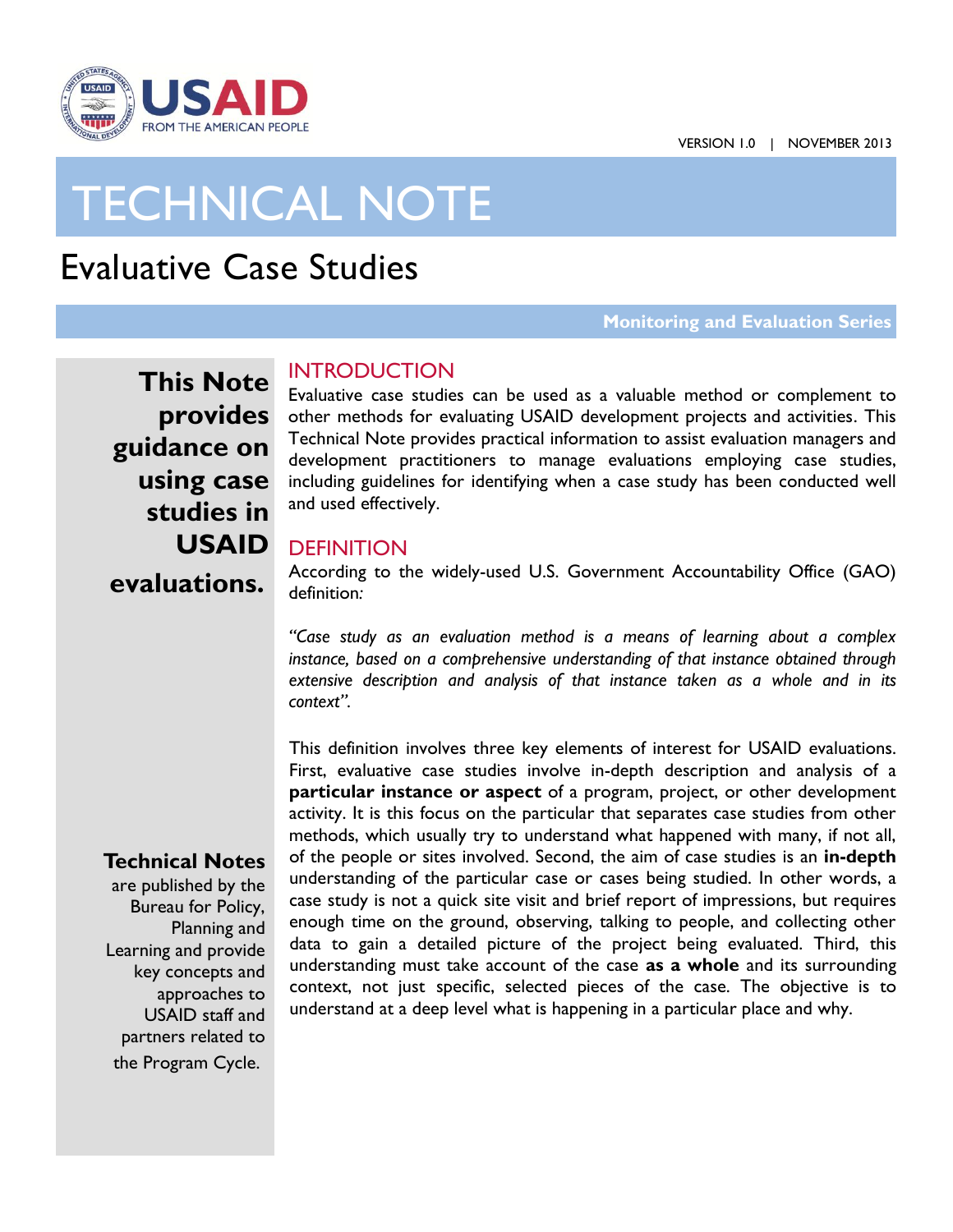## RATIONALE

 Case study is a frequently used evaluation method in international development. Its appeal for both managers and evaluators includes:

- 1. Flexibility of use: Case studies can be used in a variety of forms, and in a variety of settings. For example, a case study might be undertaken to illustrate the benefits of a national environmental protection project or to investigate how local cultural beliefs affected the impact of a community immunization program.
- 2. *Efficiency*: Compared with many other evaluation methods, case studies can be relatively low-cost. Travel to project sites is necessary, but a case study does not require the same amount of preparation time as a large-scale survey, for example and can be completed relatively quickly.
- 3. *Dealing with multiple interventions*: Many development projects involve combinations of several component interventions. Case studies can be used to investigate and describe how a set of interventions works together (or not) to effect changes.
- 4. *Addressing context: Where* a project or activity was implemented can matter just as much as *how* it was implemented. Case studies examine a project or activity in relation to its surrounding context.

# DECIDING TO USE AN EVALUATIVE CASE STUDY

design. Whether the case study is an appropriate method for a given NOT AN EVALUATIVE evaluation depends on the main evaluation questions of **CASE STUDY** interest. The evaluative case study is best used when the **Teaching case study**: Used widely major questions are "how" or "why" questions. For example, today in law, medicine, and education, as the questions might ask how a complex intervention has been well as other fields, the intent of the implemented; why the intervention has achieved or not teaching case study is to establish a achieved its intended (or unintended) effects; or why the framework for debate and discussion effects are not larger or smaller. On the other hand, if the among students. A case is presented evaluation questions aim to answer "how many" or "to what that illustrates a particular problem and extent" questions, and need to answer these questions about need for a decision on a course of the whole population involved in the program, then the action. Students discuss possible courses evaluative case study will likely be unable to answer these of action and make a recommendation questions by itself. A case study would not be the best that may be compared to the actual evaluation method to answer questions such as "How many decision. These types of case studies farmers were trained?" or "To what extent are farmers help to teach a concept, not evaluate a implementing the techniques on which they were trained?" If project or program. the question is "Why do farmers choose to use the techniques promoted by the training?", then it may be useful **Site visit**: Site visits are associated with to include an evaluative case study as part of the evaluation the evaluative case study method, but a

Time and cost considerations also may affect the decision to set rule about how long one has to be adopt the case study method. Case studies often can be at a site for it to be a case study, it must designed faster, and at lower cost, than other methods, such be long enough to achieve a as surveys or other forms of data collection. This decision comprehensive and in-depth and in-depth and in-depth will depend on the specific circumstances of the evaluation, of course, but if the questions are amenable to case study, it frequently is the lowest-cost, most timely option.

"fly-through" site visit is not an evaluative case study. While there is no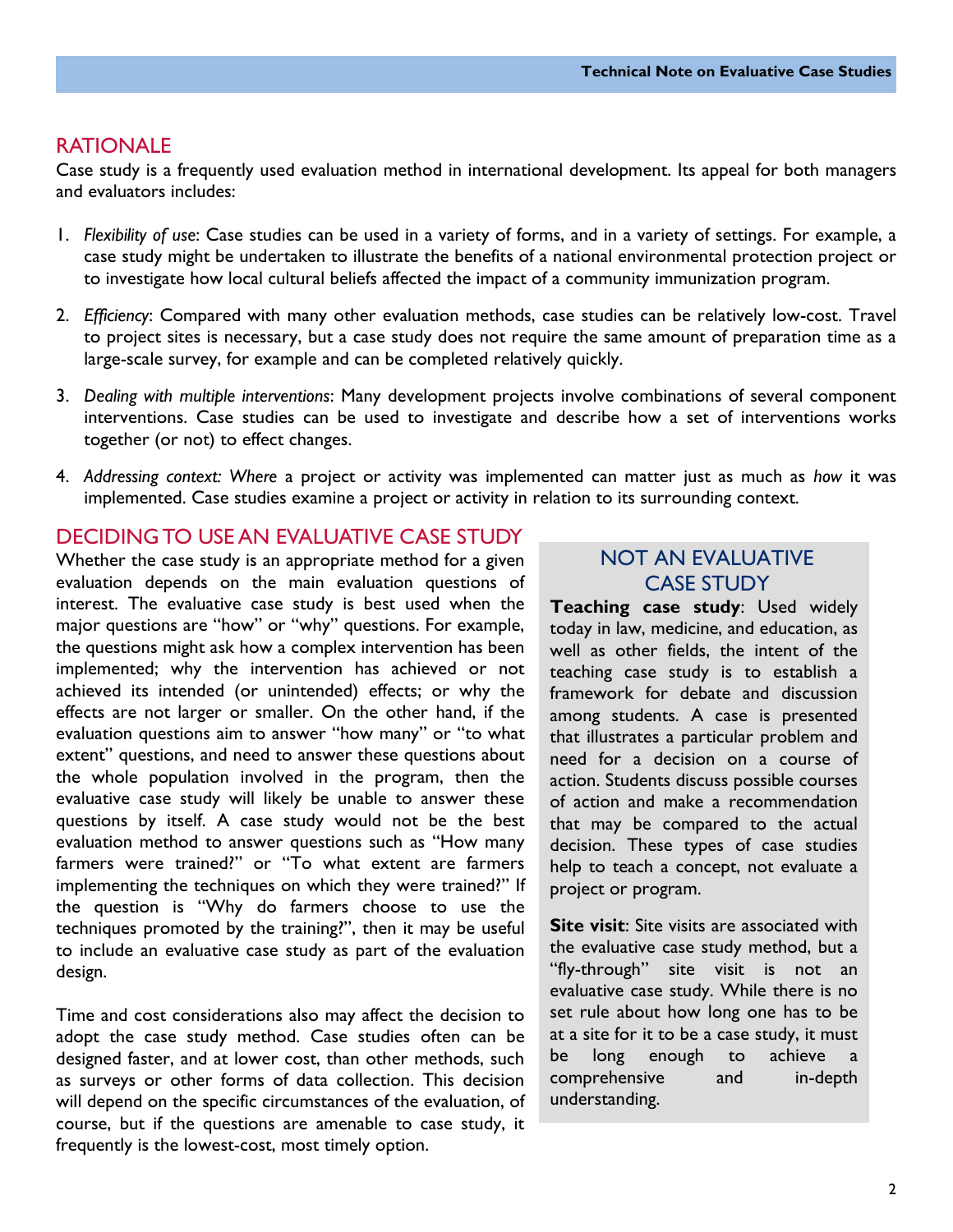# USE THE CASE STUDY METHOD WHEN:

- The evaluation question is a "how" or "why" question.
- The evaluation focuses on an ongoing intervention or one recently completed.
- There is sufficient time on-site for in-depth data collection.
- There is no need for a statistically representative sample of a larger population.
- The intervention is complex and cannot be clearly separated from the context in which it is embedded

# METHODS WHEN YOU: CONSIDER OTHER EVALUATION

- Are focused on "how many," or "to what extent" questions
- Are doing a retrospective evaluation of an intervention that ended a considerable time ago
- Do not have much time for on-site data collection
- Need to generalize findings statistically from a sample to a population
- Can isolate the variables of interest

# DETERMINING THE TYPE OF CASE STUDY

The following paragraphs describe the four main types of case studies. The type of case study used for a given evaluation will depend on the key questions to be addressed.

- **The illustrative case study**: This type of case study is descriptive in character and usually is intended to add realism and provide in-depth examples to supplement information gathered through other evaluation methods such as the survey method. The illustrative case study may describe a typical case, best cases, largest cases or the like. It might ask a question such as how a large urban secondary school is implementing the national school reform program.
- surfaced in the program's implementation in highly rural areas?" **The exploratory case study**: Also descriptive in nature, this type of case study is used to identify issues for later broader investigation. They are often done as part of mixed-methods evaluations particularly to inform the content of a large-scale survey when little is known about a project's implementation. Exploratory case studies might pose questions such as: "What issues or challenges have
- particular country when rates in neighboring countries are rising?" **The critical instance case study**: Again, descriptive in nature, this type of case study examines in detail an instance that is unusual or unique. It might ask a question such as, "Why are HIV/AIDS rates falling in a
- **The explanatory case study**: There are two types of explanatory case studies. The first focuses on program implementation. This type of case study investigates how a program operates, either at one or multiple sites. A program implementation case study might ask questions such as, "In early implementation of the voucher program, what program aspects are working well or less well and why?" The second type of explanatory case study focuses on program effects. This type of case study examines the outcomes and impacts—both positive and negative and planned and unplanned—of an intervention and seeks to provide explanations by making causal inferences about the reasons for success or failure. A program effects case study might ask questions such as: "How has a women's microenterprise project increased the economic wellbeing of participants in the three selected villages?" or "Why does an innercity school, serving the children of low-income families, have the highest science achievement scores of all schools in the province?" Explanatory case studies may include multiple sites, but their findings are not generalizable. (See below, Generalizing from Evaluative Case Studies.)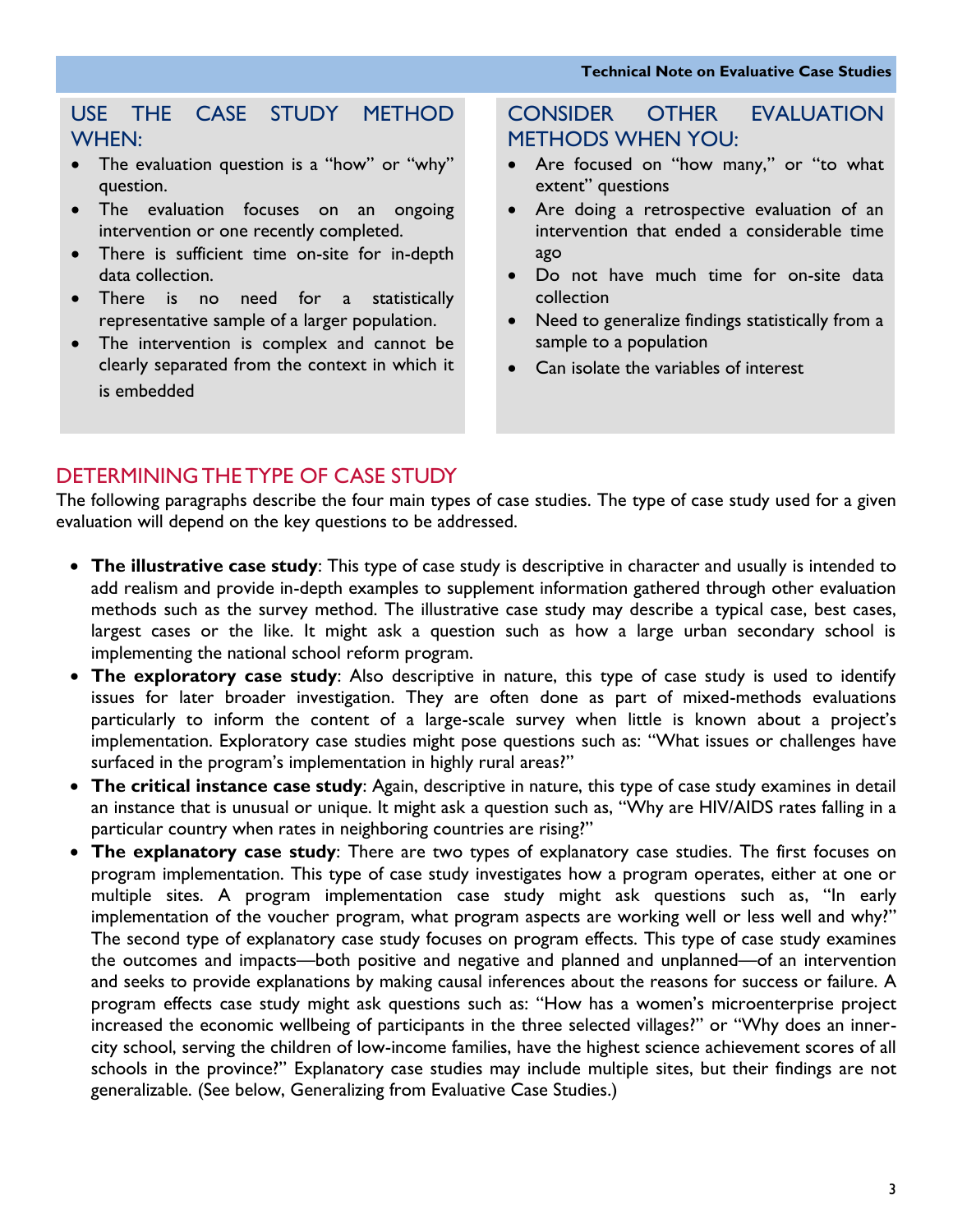# DETERMINING THE UNIT OF ANALYSIS

 The unit of analysis refers to the entity at the center of each case study, and choosing the unit of analysis is an important step in the evaluative case study process and requires careful consideration. At its most fundamental, choosing the unit of analysis means deciding whether each case study will focus on an individual category. Case studies may also be done on events or entities other than individuals, such as decisions, organizations, or critical incidents. A clearly defined unit of analysis will also include geographic and time boundaries. For example, an evaluation manager may decide to include only cases of people living with (a student, an entrepreneur), a small group (a family, a team), a community (a village, a nation), or some other HIV/AIDS currently participating in a health program in a particular province, or may choose the unit of analysis to be refugee families displaced by a drought that has gone on for the past two years, though they may be currently living in a number of different places.

 should make sure that the information collected based on the unit of analysis will enable the evaluator to answer the evaluation questions posed. It is also possible that the evaluator and evaluation manager may decide to modify the unit of analysis during the process of the evaluation, based on their evolving understanding of the situation or changing realities on the ground. When making these decisions, they should always keep in mind how the data will be analyzed. For example, cross-case analysis requires that the units of analysis are consistent across cases. If part of the purpose of the evaluation is to respond to prior research, the evaluation manager may choose a unit of analysis corresponding to the unit of analysis used in this existing In any case, the evaluation questions will always guide the choice of the unit of analysis; the evaluation manager literature.

 Clearly outlining the unit of analysis and the reasons for choosing it strengthens the systematic and purposeful nature of the evaluative case study, as well as its overall transparency. At the same time, it also contributes to a key strength of the evaluative case study, its ability to capture both characteristics of the unit itself and also the context in which it exists. In other words, though it is crucial to have a clearly defined unit of analysis, this clear definition does not invite or compel the evaluator to take the unit of analysis out of its context and ignore important factors that emerge through the course of the data collection process (but that may not between the unit of analysis and its context that the evaluator can begin to identify and place the various have been explicitly included in its initial definition). In fact, it is only by clearly delineating the boundaries factors acting within and on the unit of analysis.

# CASE STUDY SAMPLING TECHNIQUES

 There are many different ways to select cases for an evaluative case study. Some of the most common are outlined below, but there are others, and the final decision will always depend on the purpose of the evaluation, as well as the budget and the time available.

# **SINGLE ILLUSTRATIVE CASE**

 If the purpose of the evaluative case study is illustrative, even one case study might be sufficient. With survey data on the physical condition of a nation's rural health clinics, for example, an evaluation team could identify the characteristics of the typical clinic and then conduct a single illustrative case study of a typical clinic, the one which best meets those characteristics.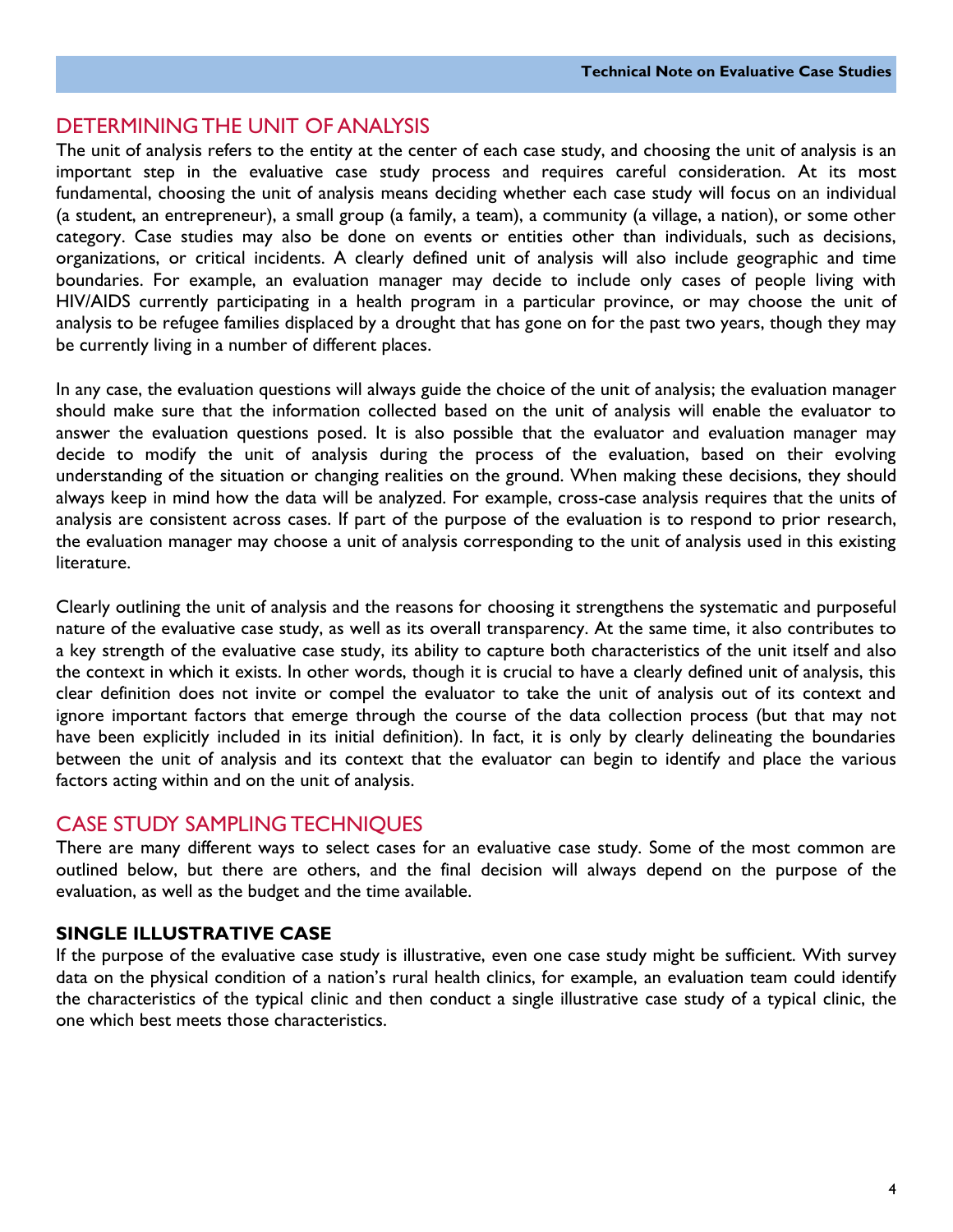# THREE MYTHS ABOUT CASE STUDIES

*Case studies take a long time.* 

 they may take only weeks rather than months or years. A case study implementation of state-wide school key methodology would not likely be While case studies as an evaluation method are not rapid appraisals, of the nature and extent of reform in one school, for example, may be accomplished in a few weeks. The key is whether the requirements of the case study definition—a comprehensive understanding of the implementation of the intervention in the school, taken as a whole and in its context have been met. A rapid appraisal compatible with case study methodology.

#### *Case studies only use qualitative methods.*

 studies seek to obtain understanding It is true that qualitative methods are predominant in case study evaluations, as evaluative case through "extensive description," but quantitative methods also can be used. Many case study evaluations use a combination of qualitative and quantitative methods.

#### *Case studies cannot be used to generalize or make causal inferences.*

 Evaluative case studies should not be  $\mathsf{to}$  generalizations from a case to a those related to causal inferences, by by providing more detail about it. body of evidence supporting a used to make statistical population of interest, but they can modify a generalization, including refuting it (it only takes one case) or They also can add positively to a theory behind an intervention. (See below GENERALIZING FROM EVALUATIVE CASE STUDIES.)

#### **BRACKETING**

 In contrast, if the purpose of the evaluation is to better understand the conditions under which a project works or fails, the evaluator might select extremes cases, a strategy sometimes called bracketing. For example, if the initial results from survey data or background research showed that some entrepreneurs benefited greatly from an economic growth project, while some did not seem to benefit at all might choose to conduct case studies of one or two of the most participants. This sampling strategy likely would provide both managers and evaluator with a better understanding of the success factors and why it was sometimes effective and sometimes or were actually harmed by the project activities, the evaluator successful participants, as well as one or two of the least successful ineffective, than a single illustrative case.

#### **EXISTING GROUPS**

 and the evaluator may have good reason to believe that these groups have experienced the project differently. In these cases, it various groups, and the evaluator may choose one or more cases could be based on sex, age, or ethnicity, to name a few of the most common groupings. The evaluator, therefore, might choose to do to one of an adult female beneficiary; one of a child, one of a middle- aged adult, and one of an older adult; or one of a person from each different provinces, and the evaluator suspects that the project was implemented differently in different provinces (due to different levels in order to try to capture and understand those differences. Often, groups will already exist within the context of the evaluation, often is important to capture the different experiences of the from within each group. At the level of the individual, these groups one illustrative case study of an adult male beneficiary and contrast it ethnic group. Alternatively, if a project was conducted in five of support from the provincial government, for instance), then she might design the evaluation to include a case study in each province,

### **TYPOLOGY**

 Frequently for multi-site evaluative case studies, sites are selected based on typologies. To explain how this might work, imagine a project that promotes new legislation on providing in-school support to children with disabilities. The evaluator may determine programs in a given school. By analyzing all of the schools in the country based on these two characteristics, it becomes clear that there are three main "types" of schools affected by the project: The evaluator then may choose to do one case study of each of these three different school types. In reality, many more factors are likely to be considered, including size, ethnic makeup, and past that the wealth and the degree of urbanization of the area where a school is located have important influences on the success of wealthy urban schools, poor urban schools, and poor rural schools.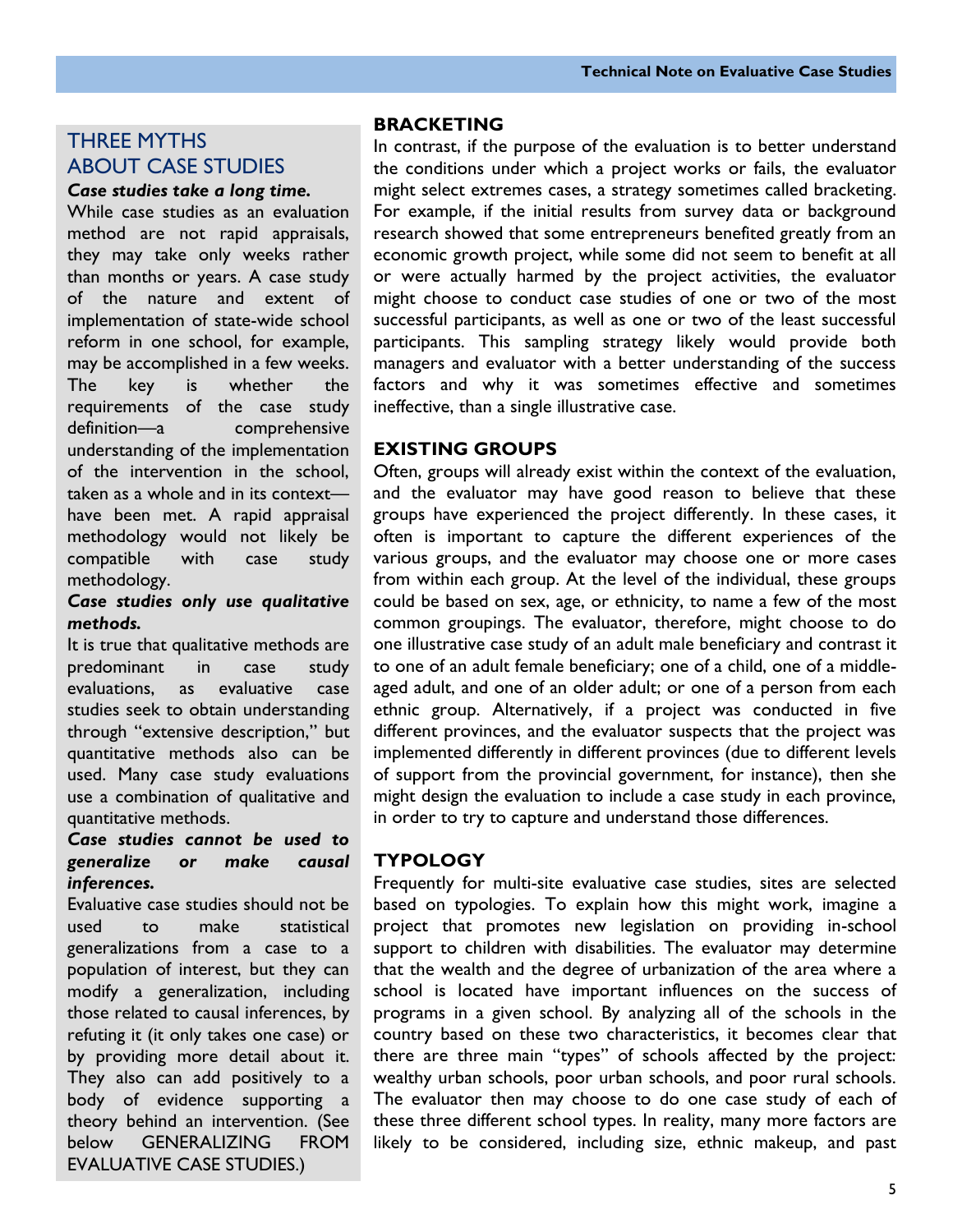student performance, resulting in more, and more specific, school types.

#### **PURPOSIVE RANDOM SAMPLING**

 Random sampling can be used to select cases for an evaluative case study, but it is important to recognize that using random sampling does not mean that the cases selected are statistically representative, or generalizable to the total population. Random sampling can, however, help reduce the possibility of bias in the selection once other purposive selection techniques no longer offer guidance. For example, if the evaluator has used existing groups or typologies to narrow down the groups from which the case study will be chosen, random selection could then be used to make the final choice. This final step helps prevent the evaluator, or another stakeholder, from inappropriately choosing the case study for unstated reasons, introducing bias.

### CONDUCTING THE EVALUATIVE CASE STUDY: USING KEY CASE STUDY PRINCIPLES

 There are several key practices that characterize and guide an evaluative case study that make it valuable as an evaluation approach. Some of most important are briefly explained below.

#### **THICK DESCRIPTIONS**

 The goal of an evaluative case study is to obtain as full an understanding as possible, and this understanding is case study evaluator tries to give the reader a sense of what the experience of being at the site would convey. gained by extensive description and analysis. Through rich, extensive, sometimes called "thick" description, the

#### **ASSERTIONS**

 At the beginning of the case study, the evaluator will develop assertions related to the evaluation questions which then help guide the direction of the evaluation moving forward. These assertions will be based at first on any background data collected, or on the first parts of the case study. The evaluator will then seek more information to refute or support these assertions, and as new information is obtained, support, modify, discard, or replace the original assertions, depending on the new information.

#### **PROGRESSIVE FOCUSING**

 Throughout this process of refining key assertions, the evaluator must continually adjust the focus of the evaluation. Progressive focusing does not mean the key evaluation questions are changed completely, but the evaluator may choose to modify some of the data collection instruments, or add additional data sources, to obtain all of the information needed for a complete, in-depth understanding of the issues involved. In many cases these adjustments will mean delving more deeply into topics that the evaluator already knows are important to answer the evaluation questions. In other cases, the results from one interview or observation, for instance, may reveal new, unanticipated information. This new information may raise additional questions that the evaluator must answer in order to completely understand the project and comprehensively answer the evaluation questions. Both the evaluator and the evaluation manager recognize that a certain degree of flexibility is necessary as the case study progresses, to allow for these kinds of modifications.

# USING APPROPRIATE DATA COLLECTION METHODS AND PROCEDURES FOR CASE STUDIES

 Evaluators can use the full range of data collection methods to construct a case study, including desk reviews of secondary data and exiting literature, surveys, focus group interviews (see Technical Note on Focus Group Interviews), semi-structured interviews, direct and participant observation, photos and drawings and case histories. Using a combination of these methods helps to capture a rich and comprehensive picture of the project being evaluated. At the same time, the evaluator must carefully consider what type of data collection methods are best suited to capture the data necessary, and will often have to balance these needs against constraints of time, resources and access to data.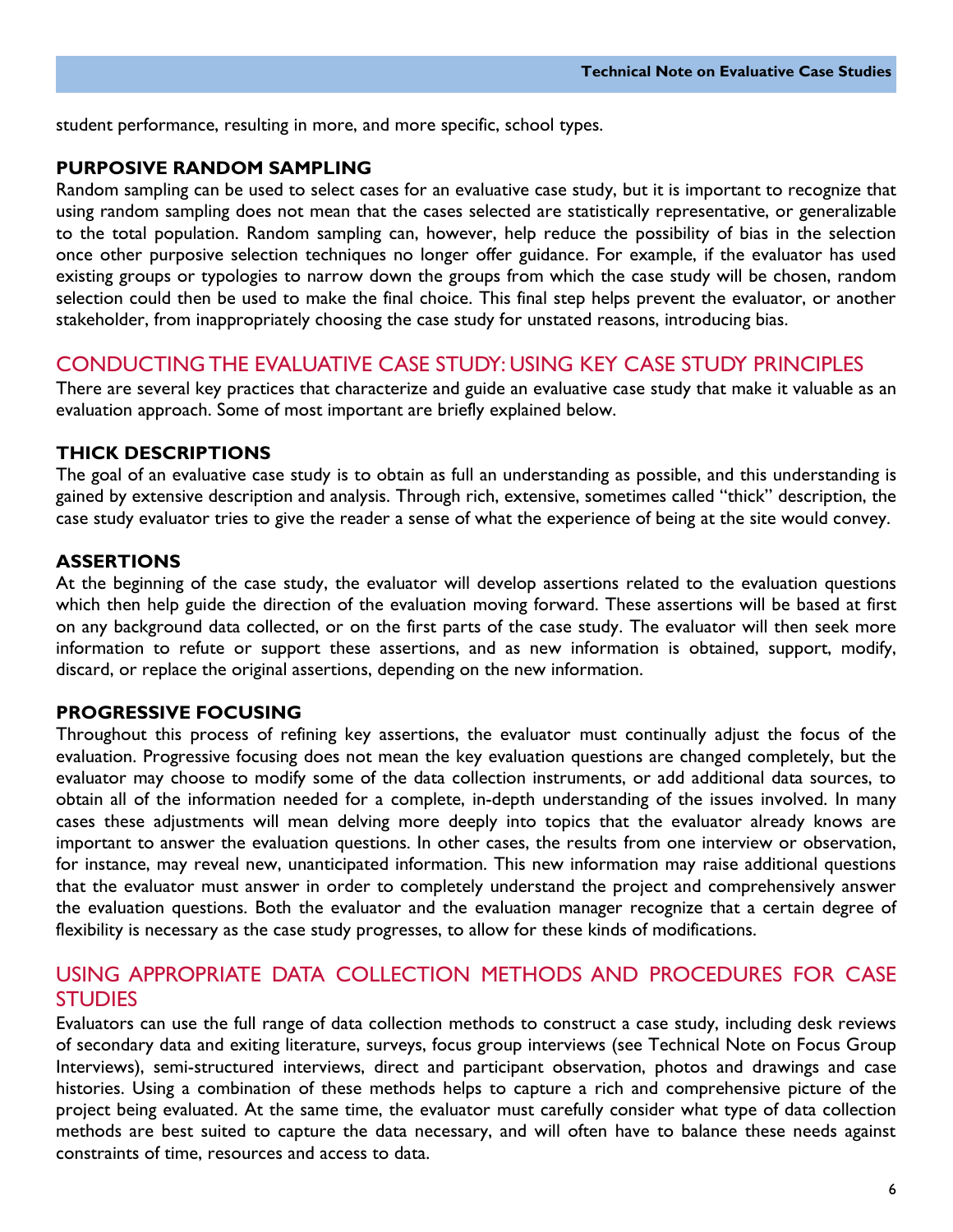#### **RECORDING AND ORGANIZING DATA**

 During the data collection stage, case studies produce a large amount of different kinds of data. In order to store and organize these data, the evaluation team must create a database. The exact format will depend on possible after they are collected and make backup copies of the database whenever new data are entered. Adhering to this protocol will help reduce the risk of data loss, and also will make it easier for the data collectors to remember all of the important details that they otherwise might forget. The evaluation team also should conduct regular quality assurance checks to make sure that the data are being entered correctly and consistently. The Evaluation SOW should include a requirement that data be organized into a database that can be shared with USAID upon completion of the evaluation, along with the protocols needed to extract the different kinds of data contained in it, but it should be able to store and categorize all of the data collected in an easily searchable way. If possible, the evaluator should enter the data into the database as soon as information from that database.

#### **PROTECTION OF HUMAN SUBJECTS**

 All those responsible for planning and carrying out evaluations of development projects constantly must be aware of the potential risks to the people involved. Because case studies often are intensely personal and hands-on exercises, protecting the privacy and the rights of those involved is particularly relevant and important. Evaluators have the obligation to think through the ethics of the situation and make sure that the necessary steps are taken to respect privacy and do no harm. Evaluation managers should include an explanation of the procedures an evaluator will use to protect human subjects as part of the evaluation proposal.

# ANALYZING CASE STUDY DATA

 Data analysis actually begins during the data collection stage of an evaluative case study, as the evaluator goes through the continuous process of developing assertions and progressively focusing on relevant issues. Once data collection ends and the more formal data analysis begins, several key processes are likely to be involved.

### **CODING**

 Coding involves labeling or categorizing passages or parts of text (or pictures or videos, etc.) so that the data agricultural project that promotes the adoption of improved farming techniques, evaluators conducting case studies may identify the availability of extension workers as a major issue in the context of the evaluation. While coding, they would label and track every instance when an informant or other data source raises the issue of the availability of extension workers. Using this database of coded data, they could then more easily identify what proportion of stakeholders raised this issue, which kinds of informants or sources raised it, and how many times, on average, these groups raised it, for example. If the database is relatively small, some evaluators may choose to code their qualitative data without the assistance of a software program. However, often the sheer volume of data involved becomes too large to rely on an evaluator, or even a team of evaluators, reading separate documents, highlighting passages, and tracking and tallying all of the references by only a few) that can help code this type of data automatically. Even with the assistance of a software program, coding and analyzing the type and amount of data that case studies often produce can take a significant amount of time, and the evaluation manager should allow for this time when constructing the SOW. Coding the data can be readily retrieved, searched, compared and contrasted. For example, during an evaluation of an hand. In these cases, there are a number of computer software packages (Atlas ti, Ethnograph, NVivo, to name also requires an intimate knowledge of the project, the population and the context, and so the evaluators usually code the data themselves. The evaluation manager should know in advance if the evaluation team will use software to analyze the data and how data records will be transferred to USAID.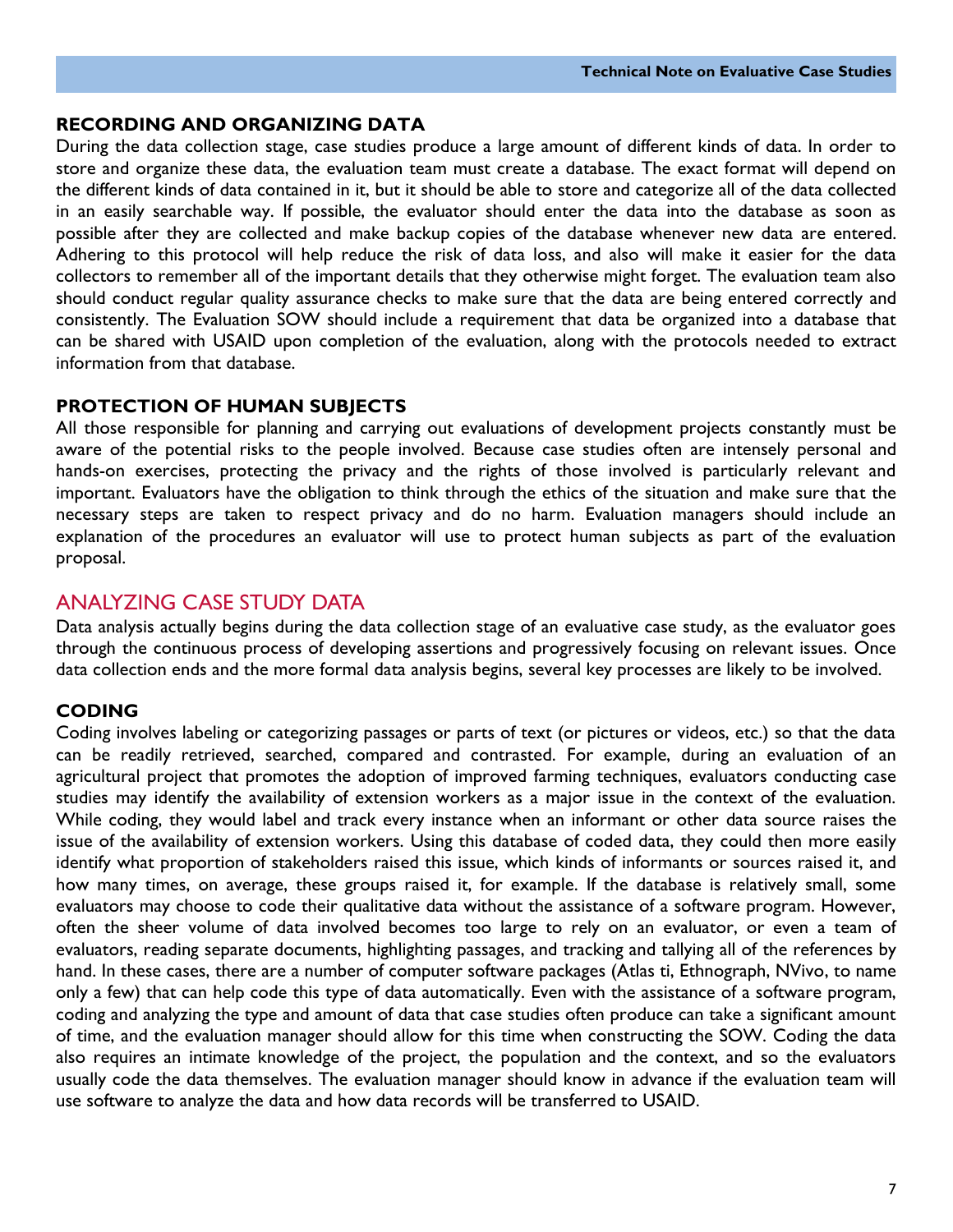#### **TRIANGULATION**

 evaluators are able to compare and contrast the findings based on these different sources and methods. This process is called triangulation, and it can help to reduce potential bias and increase confidence in the evaluation's overall findings and conclusions. If, for example, data are collected from semi-structured interviews, structured observations, and analysis of existing records and all three sources provide similar characterizations of the project being evaluated, there is less likelihood that the findings are due to chance, evaluator bias, or other unexplained factors. On the other hand, if different sources and methods lead to wish to reexamine the data collected, or even return to the field to collect additional data. In either case, triangulation helps to construct a more complete, more reliable picture of the project. Triangulation can happen not just among different methods and among different sources; evaluators also can triangulate results among different data collectors. If a team of enumerators helps to conduct a mini-survey, or multiple moderators are used to facilitate a series of focus group interviews, then the evaluator should also compare the responses that one data collector received with the responses that the other data collectors received, to Because case studies often incorporate data from multiple sources and multiple methods of data collection, contradictory findings, then the evaluator must carefully consider what may have led to these findings, and may check for any systematic differences, which could indicate some form of bias.

#### **CROSS-CASE ANALYSIS**

 When an evaluation includes multiple studies of similar cases (individuals, groups, locations, etc.), evaluators will conduct two different stages of analysis. First, they will analyze each case individually to understand it as a separate entity, as described above. After that, they will conduct a cross-case analysis, comparing and contrasting the results from the different cases. This process is similar to triangulation and also yields similar benefits: greater confidence in findings and the minimization of potential bias. The difference is that while triangulation can happen within a single case study, cross-case analysis requires more than one comparable case study within a single evaluation.

## GENERALIZING FROM EVALUATIVE CASE STUDIES

 As described above, evaluators cannot use case studies to make generalizations about an entire population advance or refute general ideas about how a project is working or not working. For example, imagine that the evaluators of the agricultural project mentioned above wish to answer the question of whether farmers will be more likely to employ improved farming practices if access to an extension worker is increased. By designing a study including four case studies focusing on communities with no access to an extension worker, four case studies of communities where there was limited access to an extension worker, and four case studies of communities where there was complete access to an extension worker, they could then conduct a cross-case analysis of the twelve cases. If the farmers in the communities with complete access to an extension worker no access to extension workers generally did not adopt these same practices, then the evaluator could present these results as support for the assertion that greater access to extension workers led to greater adoption of improved farming techniques. On the other hand, if the farmers with less access to an extension worker are just as likely, or more likely, to adopt the farming techniques as those with complete access, these based on a statistically representative sample, as they can with surveys. However, case studies still can help to overwhelmingly adopted the improved farming practices, but the farmers in the communities with limited or findings would refute the assertion that greater access is necessary for greater adoption.

 representative survey, and it may not, by itself, fulfill the needs of many evaluations. At the same time, a high- quality case study produces systematically collected, thoughtfully targeted data, and therefore the results of an in this case also must be conscious of factors other than access to an extension worker that may influence the This type of evidence is fundamentally different from evidence obtained through a large-scale, statistically evaluative case study represent more than just a haphazard collection of uninformed opinions. The evaluators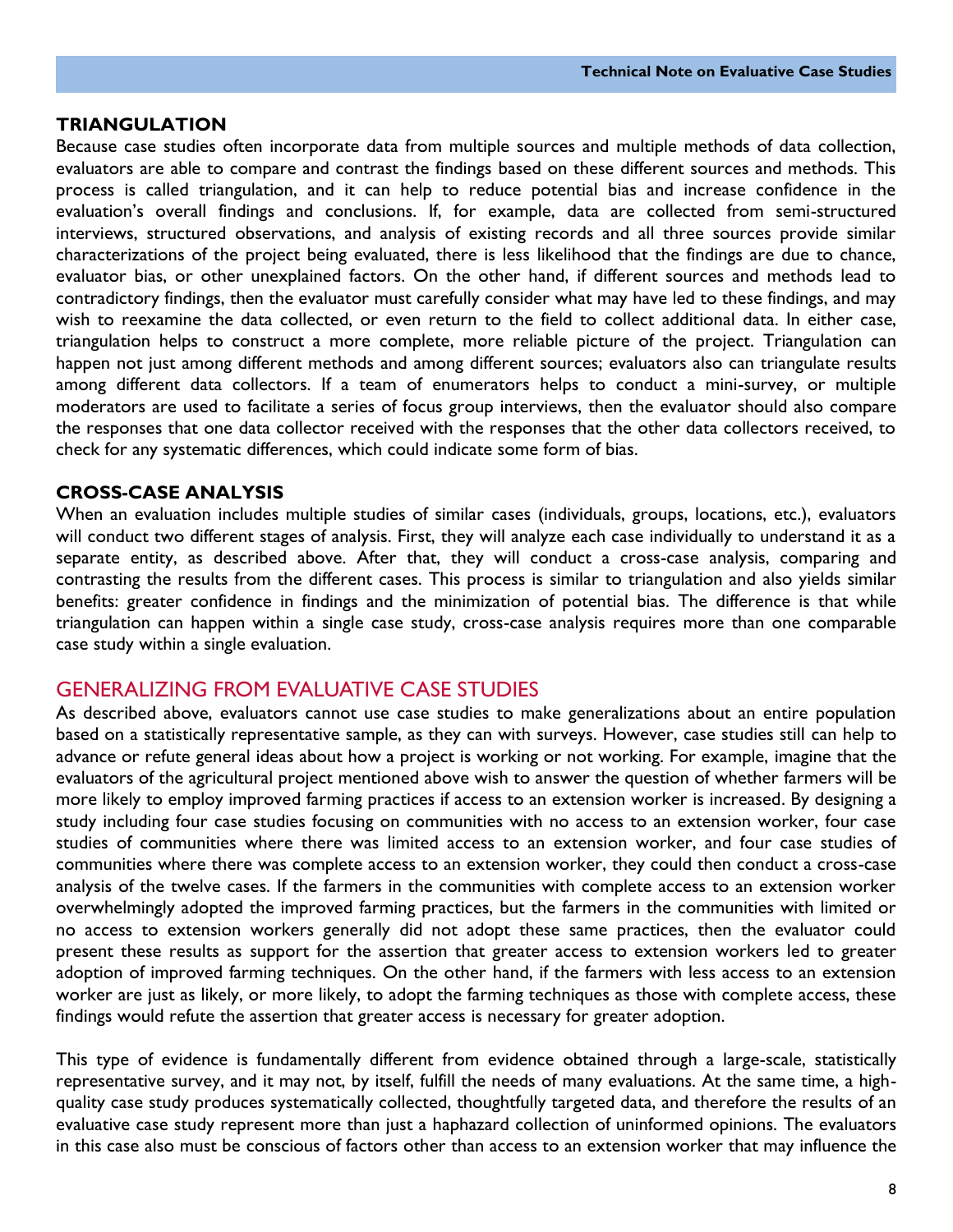farmers' choice to adopt the farming practices, such as geography and type of crops grown, gender, class, or ethnicity. As this example illustrates, however, explanatory case studies can contribute to the process of supporting or refuting assertions.

# POTENTIAL FOR BIAS

As with all kinds of evaluation methods, evaluative case studies are vulnerable to a number of types of bias.

- **Evaluator bias**: Given the evaluator's central role throughout the process of designing and conducting a case study, any bias this person may possess has the potential to influence the results, whether it is unconscious or intended. Bias may be introduced, for example, when initial assertions are formulated, when collecting the data, or when interpreting the results. An evaluator using a case study only to substantiate a preconceived position is an example of evaluator bias.
- **Selection bias**: The results of an evaluative case study are dependent upon the set of cases chosen for inclusion in the study. In most cases, evaluators choose cases based on which they believe will provide the most valuable, relevant data for the evaluation. If either the evaluator or another stakeholder chooses the cases based on any other criteria, this action may lead to biased results. To guard against this bias, evaluators should provide a clear justification for case selection, and may also employ techniques such as purposive random selection, described above, to further limit the influence or appearance of selection bias.
- revising assertions, as described above. **Alternative explanations**: Evaluators must also be careful to account for alternative explanations of observed phenomena. This is addressed in evaluative case studies through the process of assessing and

 It is important to remember that these and other types of bias are a potential concern for all evaluation methods, and it is the responsibility of all professional evaluators and evaluation managers to recognize and limit their influence. By systematically collecting data and carefully documenting the analysis and rationales for all decisions made, the evaluator can help make the entire evaluative case study process more transparent and its conclusions more reliable.

# REPORTING FINDINGS

 The evaluation manager and evaluators should have a plan for how the results, including raw data, summaries, Given the wide range and depth of case study data, clearly and succinctly presenting all of the data can be findings, conclusions and recommendations, will be reported and shared at the conclusion of the case study. challenging. The box below provides four general strategies for organizing and presenting case study findings.

### WAYS TO PRESENT CASE STUDY FINDINGS

*Natural history***:** This type of report presents a chronological presentation of the case, similar to a narrative story.

*Critical incident***:** The report is built around a single incident that captures the evaluative message of the report.

 sometimes based on the key evaluation questions. *Thematic*: These reports are organized around the key themes that have emerged from the case study,

 included as annexes. *Within and between*: Reports on multiple case studies should contain both the individual case study summaries ("within") and the results of the cross-case analysis ("between"). Sometimes the cross-case analysis will be included in the main body of the report, while the individual case study summaries are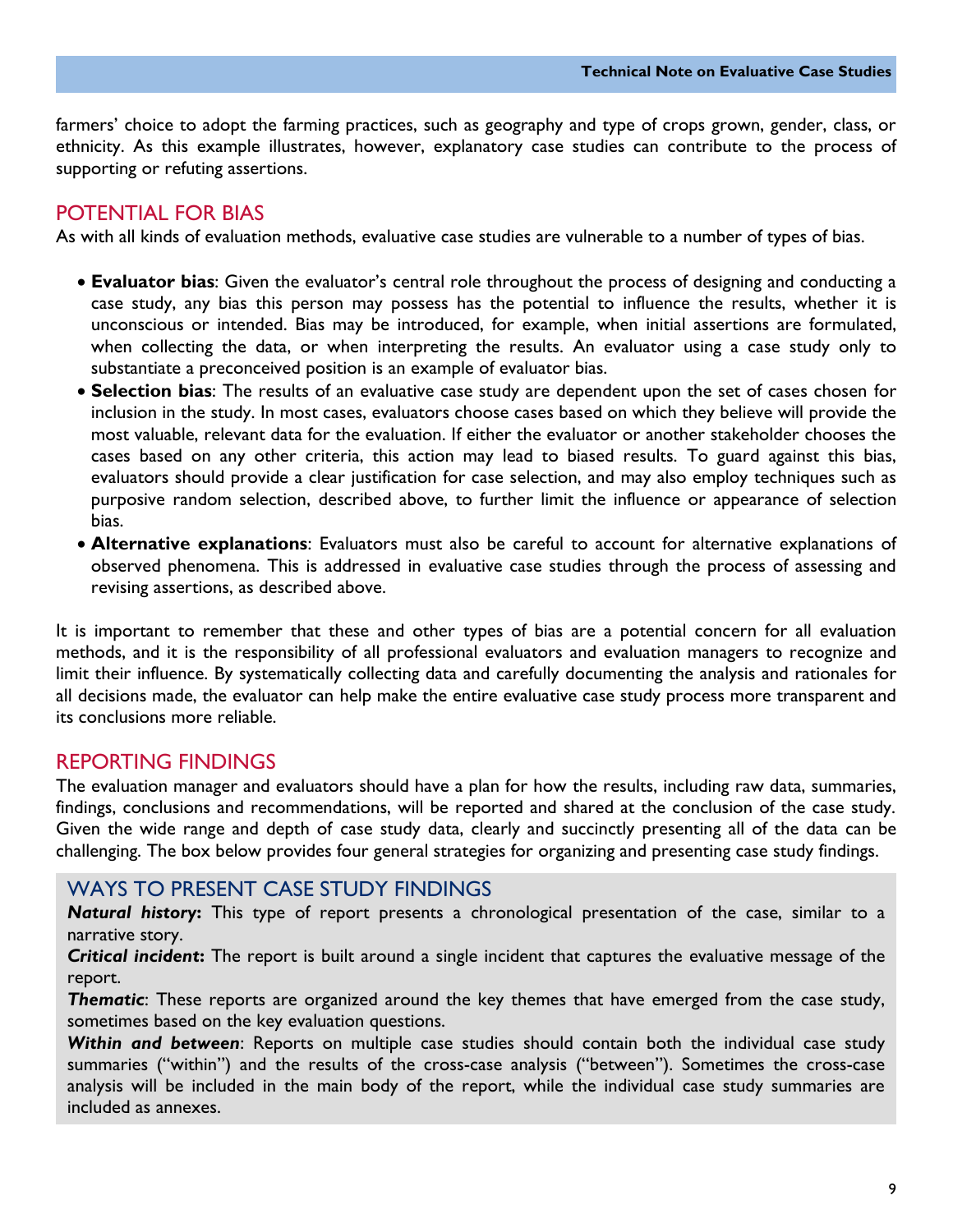# TABLE 1: CASE STUDY QUALITY CHECKLIST

For evaluation managers conducting a review of an evaluation draft report employing case study methods: These case study checklist criteria should be checked in addition to broader evaluation quality criteria.

| <b>Questions</b>                                                                                                            | <b>Yes or No?</b> |
|-----------------------------------------------------------------------------------------------------------------------------|-------------------|
| Its the rationale clearly presented for use of the evaluation case study method?                                            |                   |
| Is it clear which type of case study has been conducted?                                                                    |                   |
| Is the unit of analysis clear?                                                                                              |                   |
| Its the justification clear for the number of case studies conducted?                                                       |                   |
| Is the rationale provided for the selection of the specific case(s) or site(s)?                                             |                   |
| Is the context in which the intervention is embedded described?                                                             |                   |
| Are data collection methods within the case study clearly described?                                                        |                   |
| If a multisite case study is undertaken, is there clear explanation of the within site<br>analyses and cross-site analysis? |                   |
| If an explanatory case study is undertaken, are alternative rival explanations for<br>findings identified and examined?     |                   |